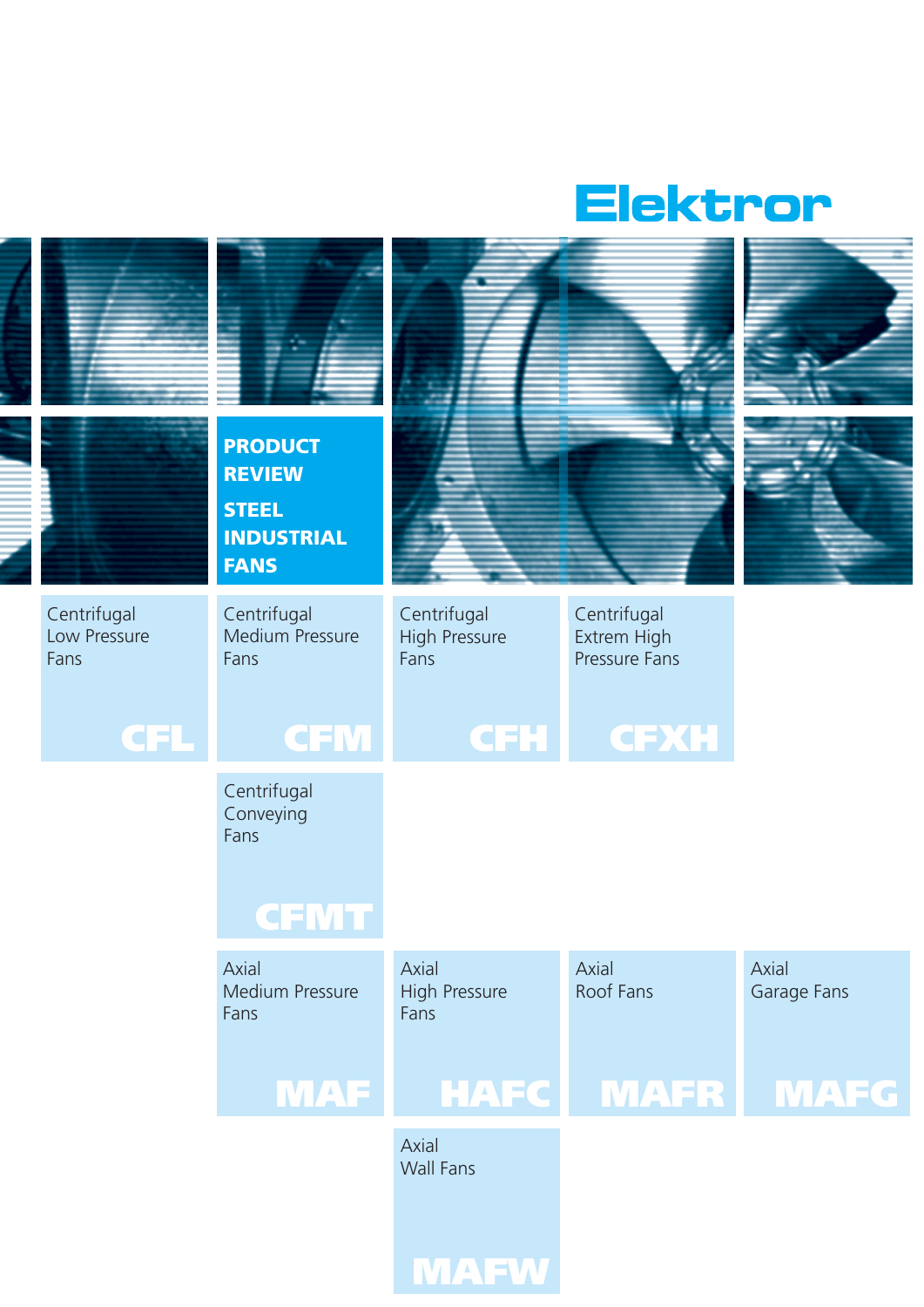

## **TECHNICAL INFORMATION**

### **Conversion table**

Units of measurement

|          | from unit of<br>measurement | with conversion<br>factor | in units of<br>measurement | from units of<br>measurement | with conversion<br>factor | into units of<br>measurement |
|----------|-----------------------------|---------------------------|----------------------------|------------------------------|---------------------------|------------------------------|
| Pressure | bar                         | 1000                      | mbar                       | mbar                         | 0.001                     | bar                          |
| Pressure | mbar                        | 100                       | Pa                         | Pa                           | 0,01                      | mbar                         |
| Pressure | mmWS                        | 0.098                     | mbar                       | mbar                         | 10,2                      | mm H, O                      |
| Pressure | mWS                         | 98,07                     | mbar                       | mbar                         | 0,0102                    | m H <sub>2</sub> O           |

### European units of measurement in the USA

|                            | from SI-unit of<br>measurement | with conversion<br>factor | into anglo-amer.<br>unit of measur. | from anglo-amer.<br>unit of measur. | with conversion<br>factor | into SI-units of<br>measurement |
|----------------------------|--------------------------------|---------------------------|-------------------------------------|-------------------------------------|---------------------------|---------------------------------|
| Pressure                   | mbar                           | 0,014                     | $psi = lb/in2$                      | $psi = lb/in2$                      | 68,95                     | mbar                            |
| Pressure                   | bar                            | 14,5                      | $psi = lb/in2$                      | $psi = lb/in2$                      | 0,068                     | bar                             |
| Pressure                   | mbar                           | 0,402                     | inches water                        | inches water                        | 2,49                      | mbar                            |
| Volumetric flow rate       | m <sup>3</sup> /min            | 264,2                     | gal/min                             | gal/min                             | 0,003                     | m <sup>3</sup> /min             |
| Volumetric flow rate       | m <sup>3</sup> /min            | 35,31                     | cfm                                 | cfm                                 | 0.028                     | m <sup>3</sup> /min             |
| Electrical<br>Power output | kW                             | 1,341                     | hp                                  | hp                                  | 0,746                     | kW                              |
| Length                     | mm                             | 0,039                     | inch                                | inch                                | 25,4                      | mm                              |
| Length                     | m                              | 39,37                     | inch                                | inch                                | 0,025                     | m                               |
| Length                     | mm                             | 0,003                     | ft                                  | ft                                  | 305                       | mm                              |
| Length                     | m                              | 3,28                      | ft                                  | ft                                  | 0,305                     | m                               |
| Weight                     | kg                             | 2,05                      | $\mathsf{lb}$                       | Ib                                  | 0,454                     | kg                              |

| Example for conversion |                       |       |                            |                            |       |                       |
|------------------------|-----------------------|-------|----------------------------|----------------------------|-------|-----------------------|
| Pressure               | 180 mbar              | 0.014 | 2.61 PSI                   | 2.61 PSI                   | 68.95 | 180 mbar              |
| Volumetric flow rate   | 6 m <sup>3</sup> /min | 35.31 | 211.8 ft <sup>3</sup> /min | 211.8 ft <sup>3</sup> /min | 0.283 | 6 m <sup>3</sup> /min |

02.09/02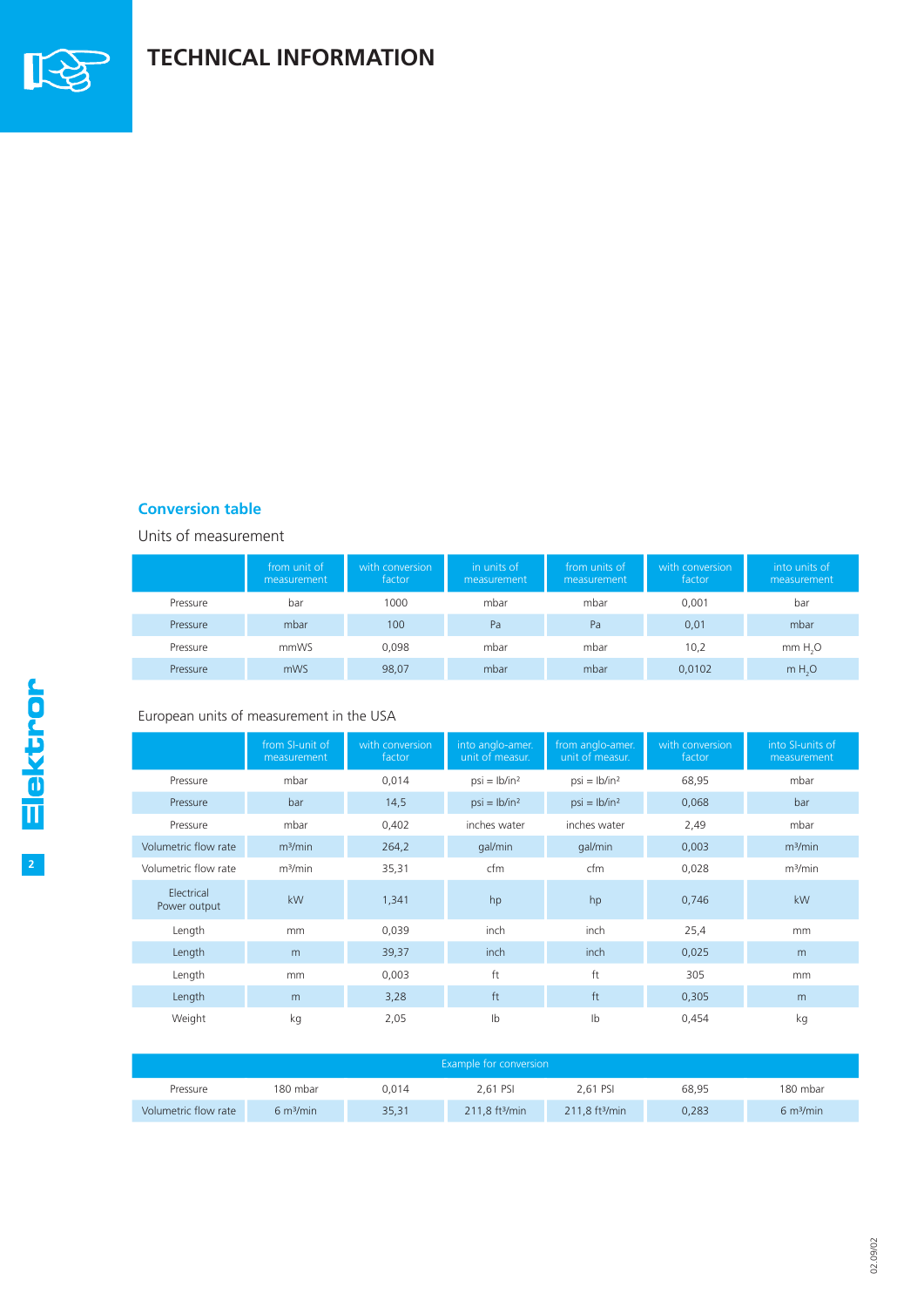### **OVERVIEW CENTRIFUGAL FANS**



**3**

Elektror



02.09/02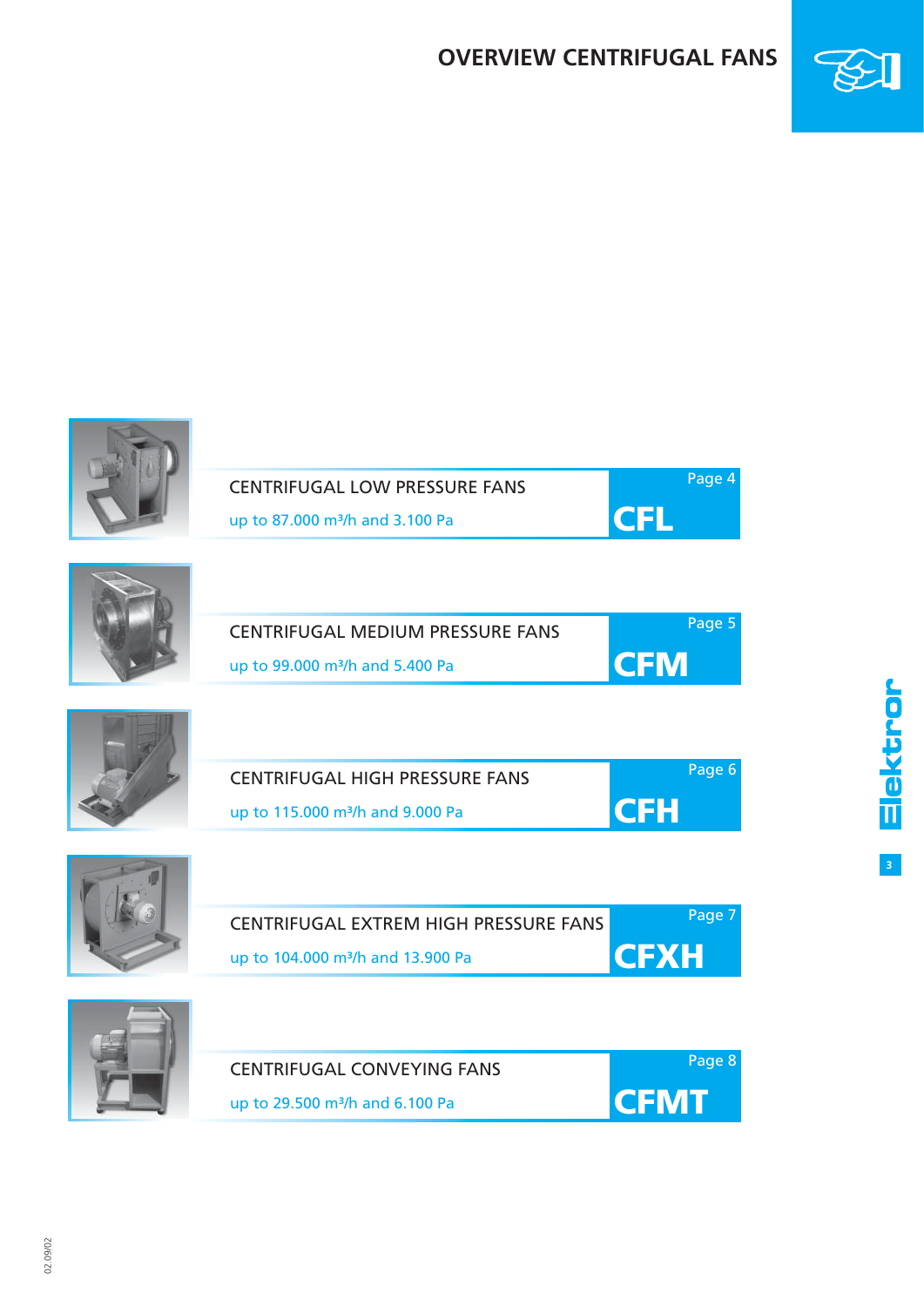### **CENTRIFUGAL LOW PRESSURE FANS**





#### **CFL range**

Rectangular casing welded from mild steel, impellers unilaterally sucking with welded, backward-bent circular arch vanes from steel. Low-maintenance squirrel cage motors to IP 55. The fans can be supplied in clockwise or anti-clockwise rotation. Direct driven with conventional motor B3 or flange motor B5, belt driven with base frame . Variable execution, 2-step speed variable, stepless by frequency converter. A variety of accessories like connectors , inspection door , drainage plug etc.

Special designs for specific applications, e. g. for higher media flow and ambient temperatures, with improved corrosion protection, with sealed housing parts, for special voltage and frequency.

#### **Applications**

- Conveying of high air volumes at low and medium system resistance
- Extracting fumes and vapours
- Cooling apparatus and machinery parts
- Ventilation of rooms
- Forced air supply for gas, oil and coal fired systems
- Drying parts of various size and composition
- Supplementary cooling of electric machines

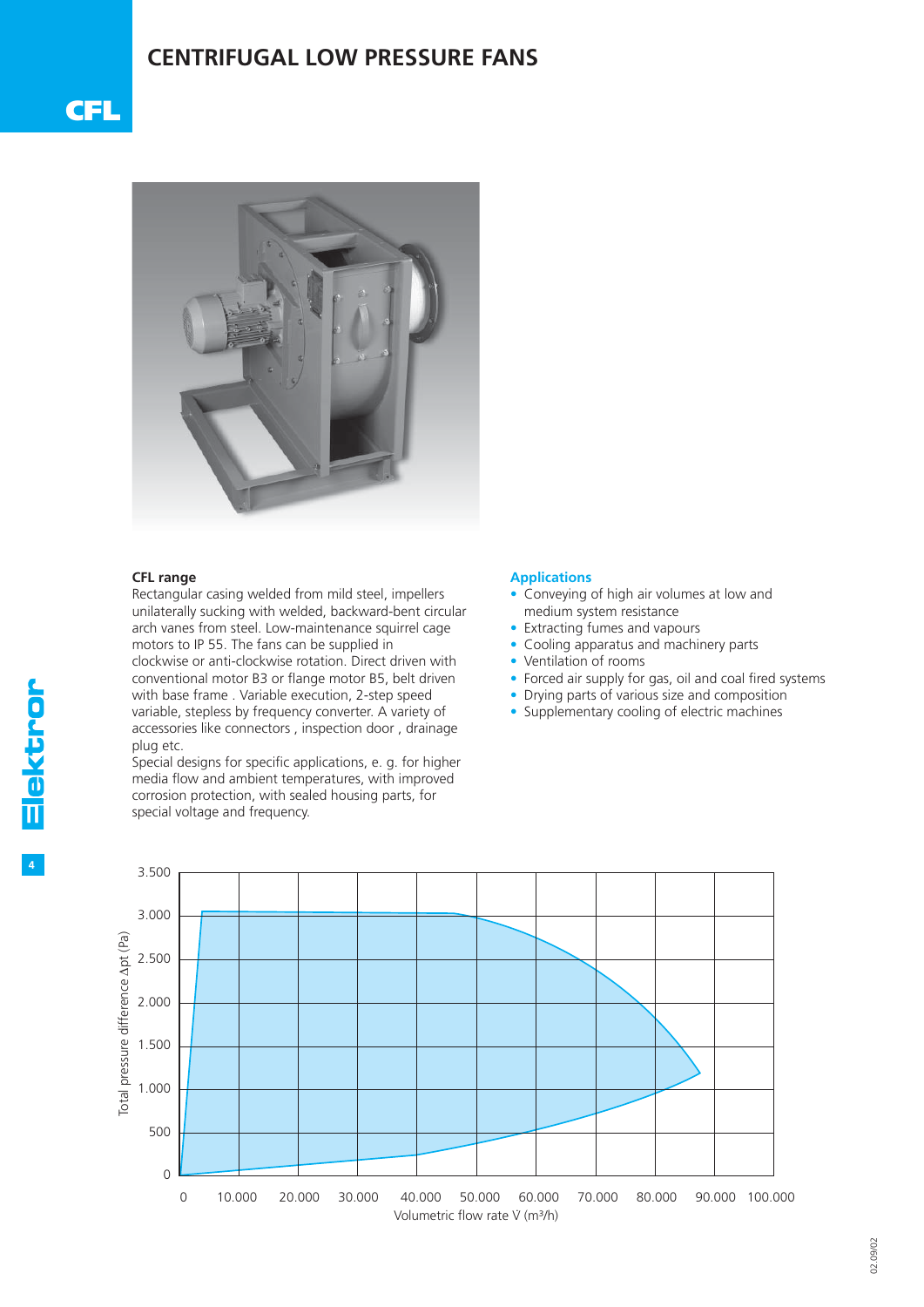### **CENTRIFUGAL MEDIUM PRESSURE FANS**

## **CFM**



### **Applications**

- Conveying of high air volumes at higher system resistance
- Ventilation of installations with higher system resistance
- Air supply for drying installations
- Ventilation of rooms/buildings
- $\bullet$  Air supply for filters and dust extraction

#### **CFM range**

Rectangular casing welded from mild steel, impellers unilaterally sucking with welded, backward-bent circular arch vanes from steel. Low-maintenance squirrel cage motors to IP 55. The fans can be supplied in clockwise or anti-clockwise rotation. Direct driven with conventional motor B3 or flange motor B5, belt driven with base frame. Variable execution, 2-step speed variable, stepless by frequency converter. A variety of accessories like, connectors, inspection door, drainage plug etc.

Special fans for specific applications, e.g. for higher media flow and ambient temperatures, with improved corrosion protection, with sealed housing parts, for special voltage and frequency.



**5**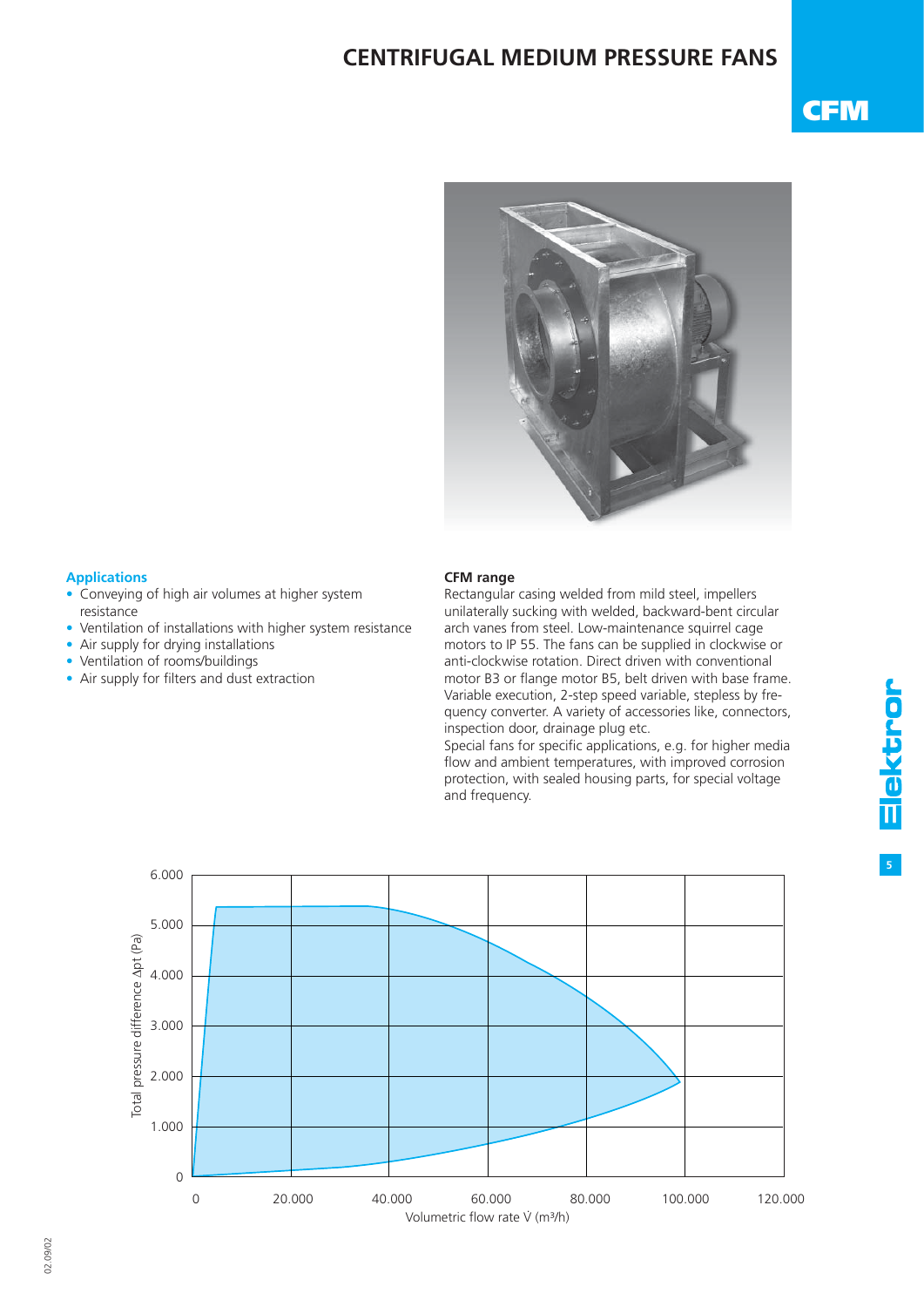### **CENTRIFUGAL HIGH PRESSURE FANS**





#### **CFH range**

Rectangular casing welded from mild steel, impellers unilaterally sucking with welded, backward-bent circular arch vanes from steel. Low-maintenance squirrel cage motors to IP 55. The fans can be supplied in clockwise or anti-clockwise rotation. Direct driven with contentional motor B3 or flange motor B5, belt driven with base frame. Variable execution, 2-step speed variable, stepless by frequency converter. A variety of accessories like, connectors, inspection door, drainage plug etc.

Special fans for specific applications, e. g. for higher media flow and ambient temperatures, with improved corrosion protection, with sealed housing parts, for special voltage and frequency.

#### **Applications**

- Conveying of high volumes at higher system resistance
- Vacuum operation
- Forced air supply for gas, oil and coal fired systems
- Air supply for drying installations

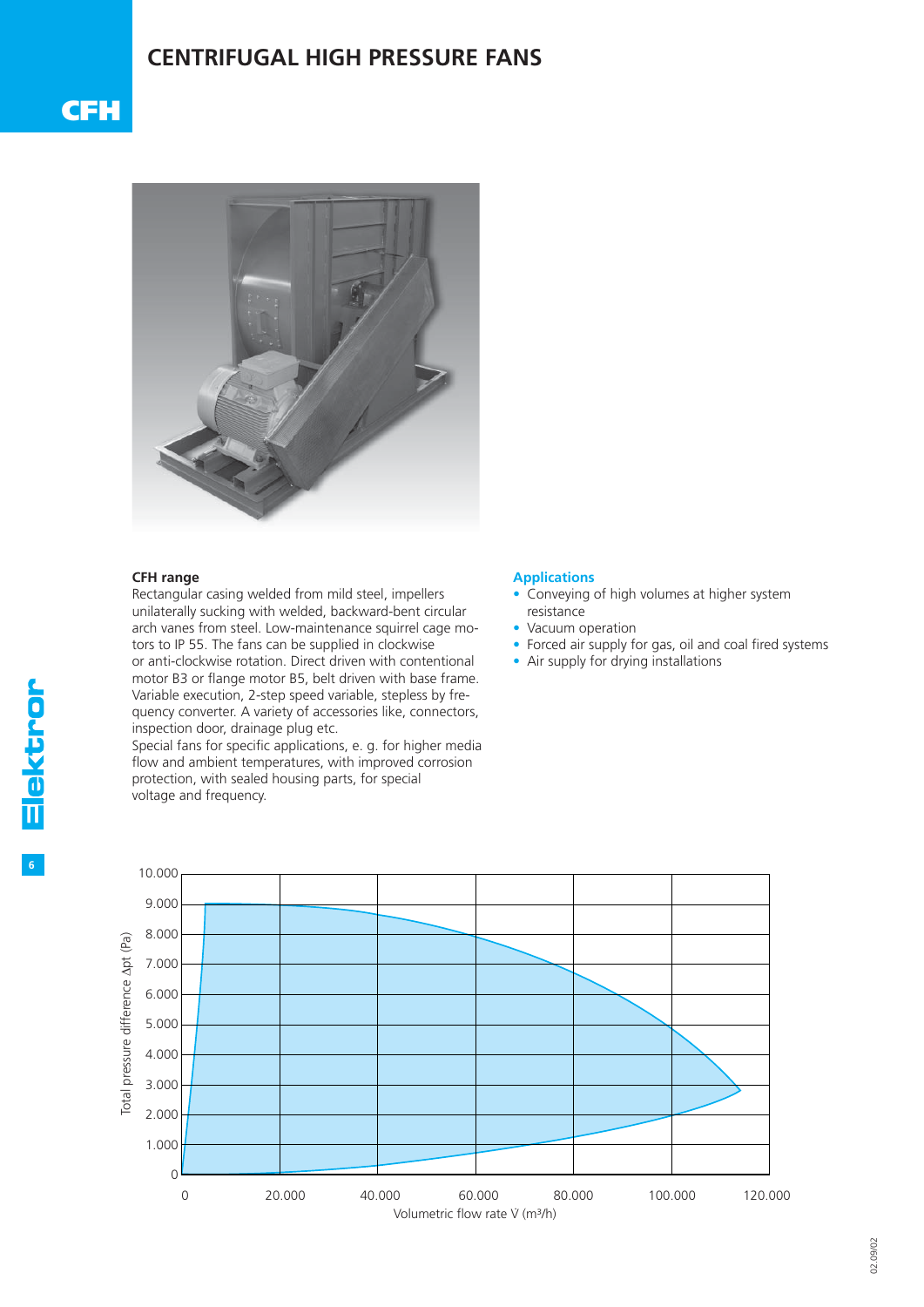### **CENTRIFUGAL EXTREM HIGH PRESSURE FANS**

## **CFXH**



#### **Applications**

- Conveying of high air volumes at very high system resistance
- Air tube conveying
- Cooling of Power station
- Ventilation of rooms/buildings

#### **CFXH range**

Rectangular casing welded from mild steel, impellers unilaterally sucking with welded, backward-bent circular arch vanes from steel. Low-maintenance squirrel cage motors to IP 55. The fans can be supplied in clockwise or anti-clockwise rotation. Direct driven with contentional motor B3 or flange motor B5, belt driven with base frame.

Variable execution, 2-step speed variable, stepless by frequency converter. A variety of accessories as connectors, inspection door , drainage plug etc. Special fans for specific applications, e. g. higher media

flow and ambient temperatures, with improved corrosion protection, with sealed housing parts, for special voltage and frequency.



**7**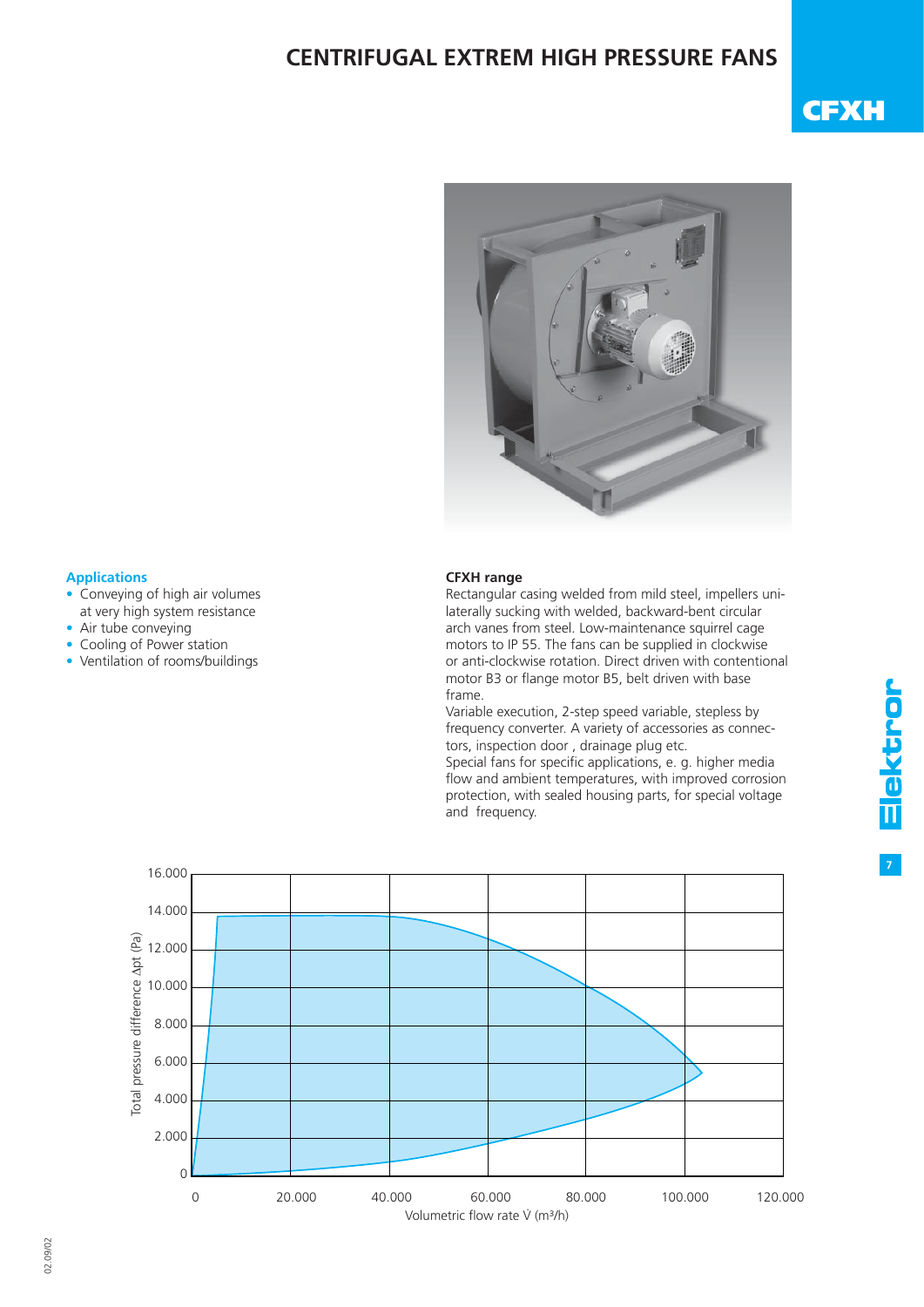### **CENTRIFUGAL CONVEYING FANS**

### **CFMT**



### **CFMT range**

Rectangular casing welded from mild steel, impellers unilaterally sucking with welded, backward-bent circular arch vanes from steel. Low-maintenance squirrel cage motors to IP 55. The fans can be supplied in clockwise or anti-clockwise rotation. Direct driven with contentional motor B3 or flange motor B5, belt driven with base frame.

Variable execution, 2-step speed variable, stepless by frequency converter. A variety of accessoires as connectors, inspection door, drainage plug etc.

Special fans for specific applications, e. g. higher media flow and ambient temperatures, with improved corrosion protection, with sealed housing parts, for special voltage and frequency.

### **Application**

• Conveying of plastic granules, plastic waste and lightweight bulk materials of all kind provided there is no operational risk.

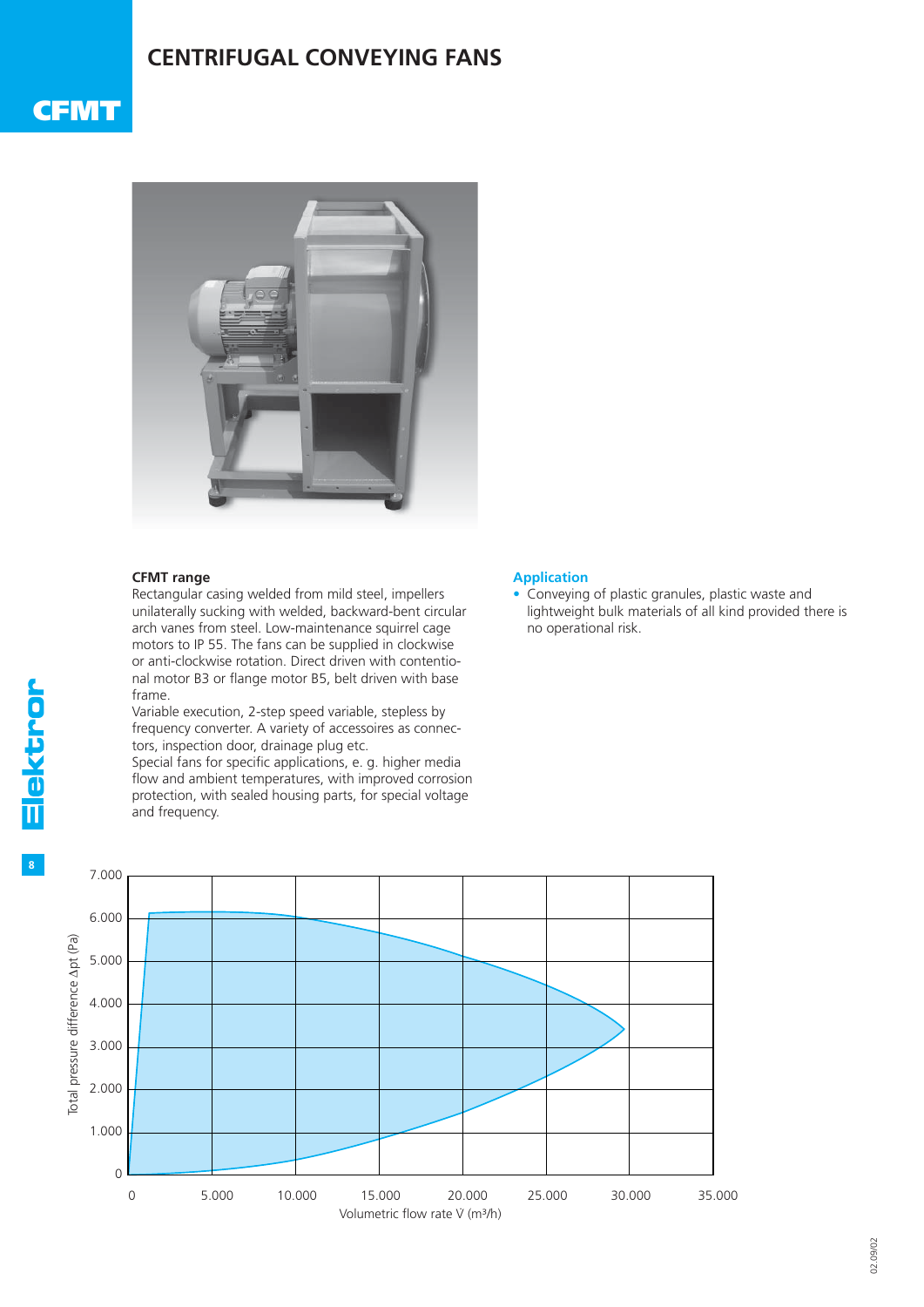### **OVERVIEW AXIAL FANS**

**MAF**

Page 10



**9**

Elektror





| <b>AXIAL HIGH PRESSURE FANS</b>              | Page 11      |
|----------------------------------------------|--------------|
| up to 145,000 m <sup>3</sup> /h and 5.200 Pa | <b>IHAFC</b> |

| <b>AXIAL ROOF FANS</b>                      | Page 12      |
|---------------------------------------------|--------------|
| up to 67.000 m <sup>3</sup> /h and 1.100 Pa | <b>IMAFR</b> |





02.09/02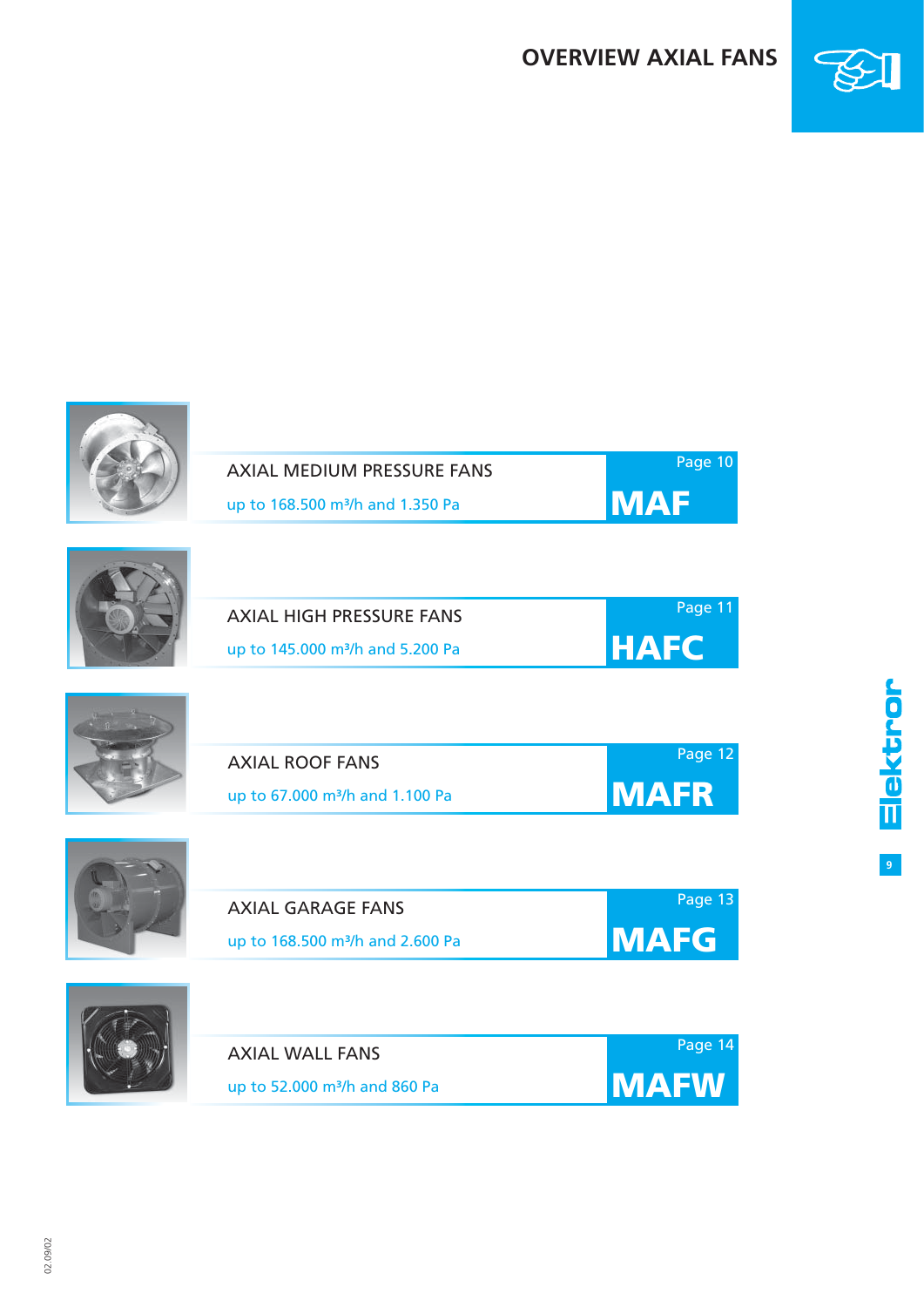### **AXIAL MEDIUM PRESSURE FANS**





#### **MAF range**

Casing of sheet-steel hot dip galvanized or painted with welded flanges.

Impellers made from aluminium or plastic.

Low-maintenance squirrel cage motors to IP 55.

The fans can be supplied in clockwise, anti-clockwise rotation or reversible.

Direct driven with conventional foot motor B3. Variable execution, 2-step speed variable, stepless by frequency converter. A variety of accessories like connectors, feet, dampers etc.

Special designs for specific applications, e. g. for higher media flow and ambient temperatures, with improved corrosion protection, with sealed housing parts, for special voltage and frequency.

#### **Applications**

- Conveying of high air volumes at low and medium system resistance
- Extracting fumes and vapours
- Cooling apparatus and machinery parts
- Ventilation of rooms
- Forced air supply for gas, oil and coal fired systems
- Drying parts of various size and composition
- Supplementary cooling of electric machines

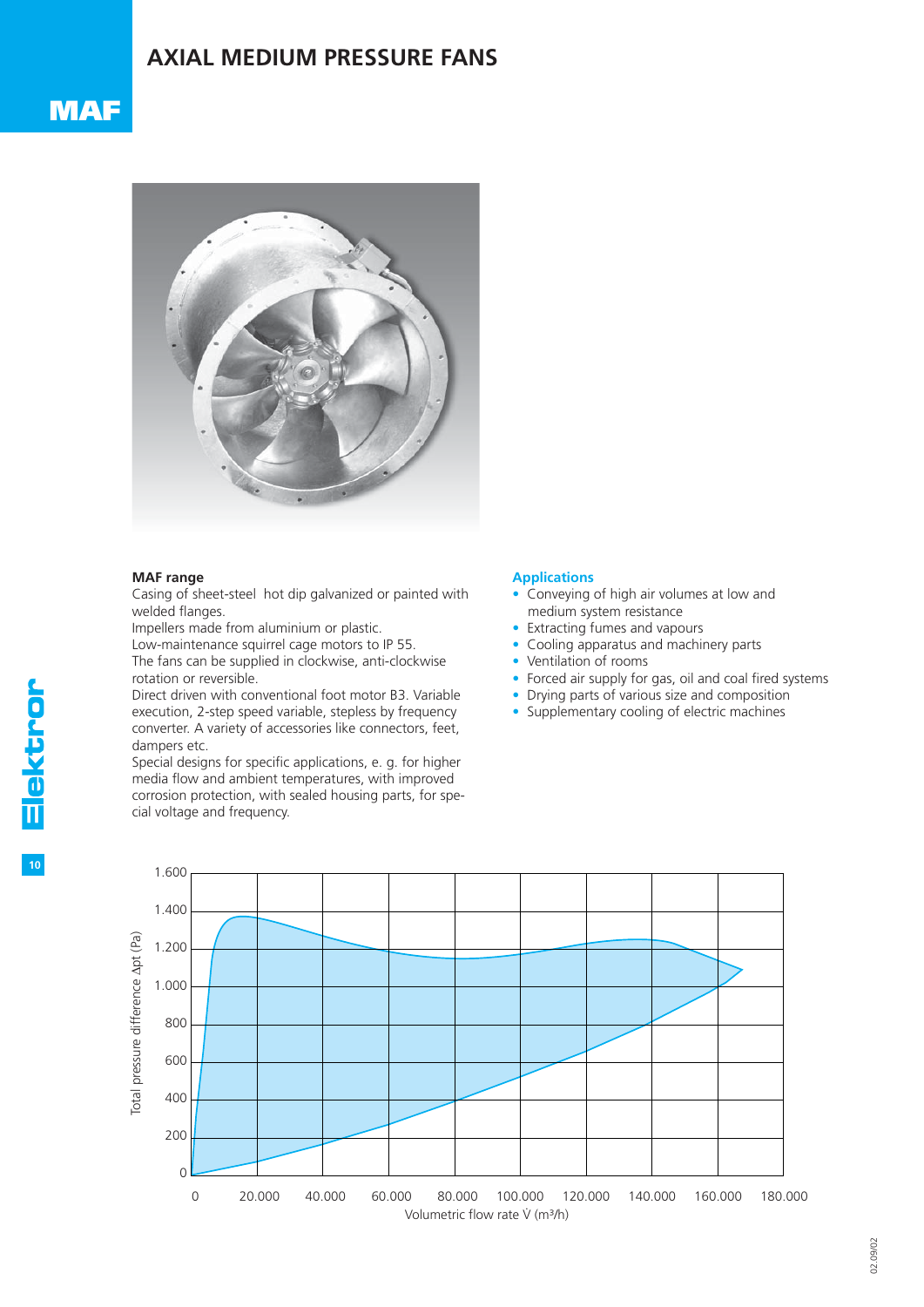### **AXIAL HIGH PRESSURE FANS**

# **HAFC**



### **Applications**

- Conveying of high air volumes at higher system resistance
- Ventilation of installations with higher system resistance
- Air supply for drying installations
- Ventilation of rooms/buildings

### **HAFC range**

Casing of sheet-steel hot dip galvanized or painted with welded flanges.

Impellers made from aluminium or plastic.

Low-maintenance squirrel cage motors to IP 55. The fans are contra rotating in series with two impellers and two motors. Direct driven with conventional foot motor B3. Variable execution, 2-step speed variable, stepless by frequency converter. A variety of accessories like, connectors, feet, dampers etc.

Special fans for specific applications, e.g. for higher media flow and ambient temperatures, with improved corrosion protection, with sealed housing parts, for special voltage and frequency.

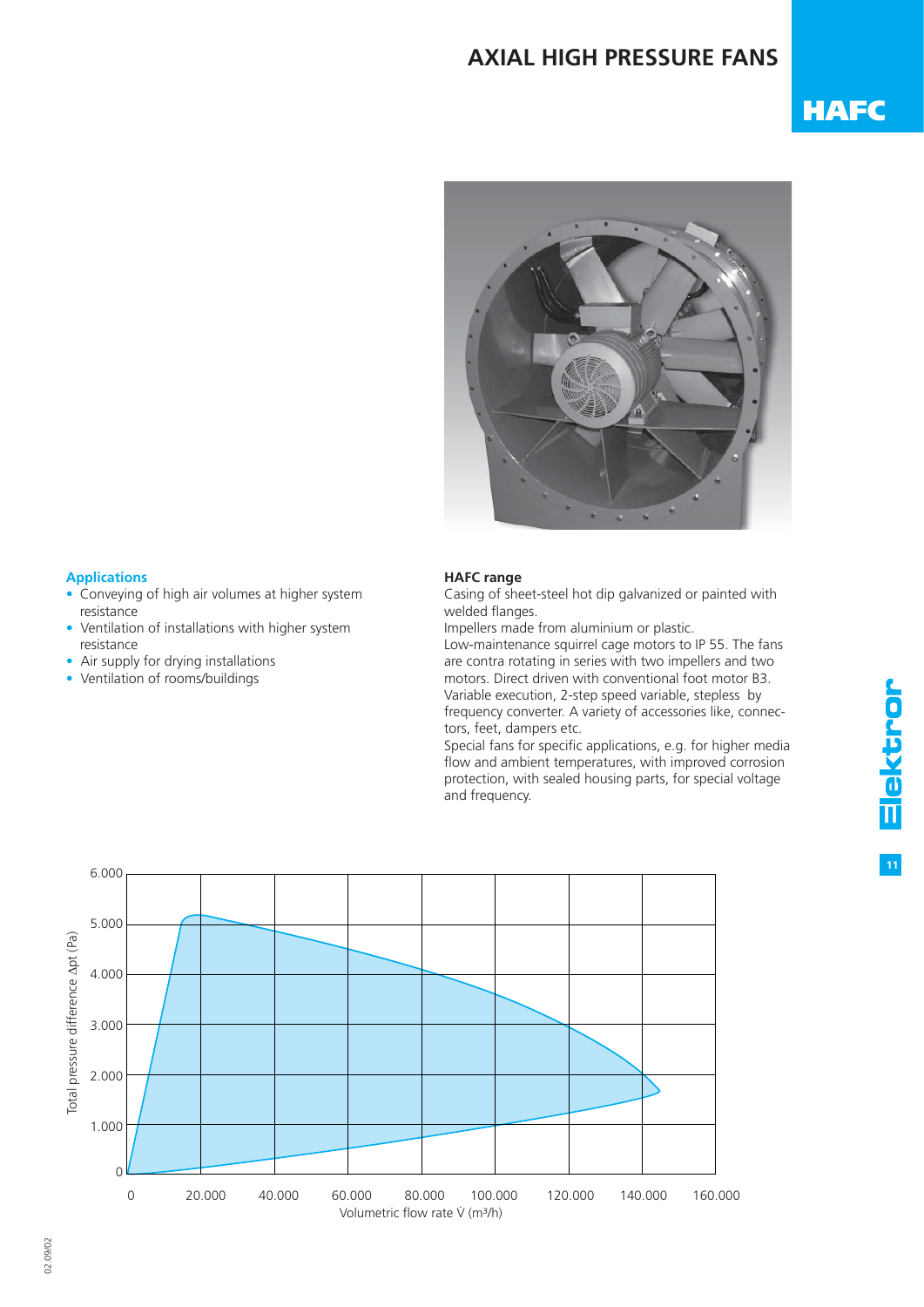### **AXIAL ROOF FANS**



#### **MAFR range**

Casing of sheet steel hot dip galvanized or painted with welded flanges.

Impellers from aluminium or plastic . The mushroomshaped roof hood and the base plate are also made from hot dip galvanized or painted sheet steel. Low-maintenance squirrel cage motors to IP 55. Direct driven with foot motor B3. Variable execution,

2-step speed variable, stepless by frequency converter.

#### **Application**

• Exhaustion of the air from halls/buildings

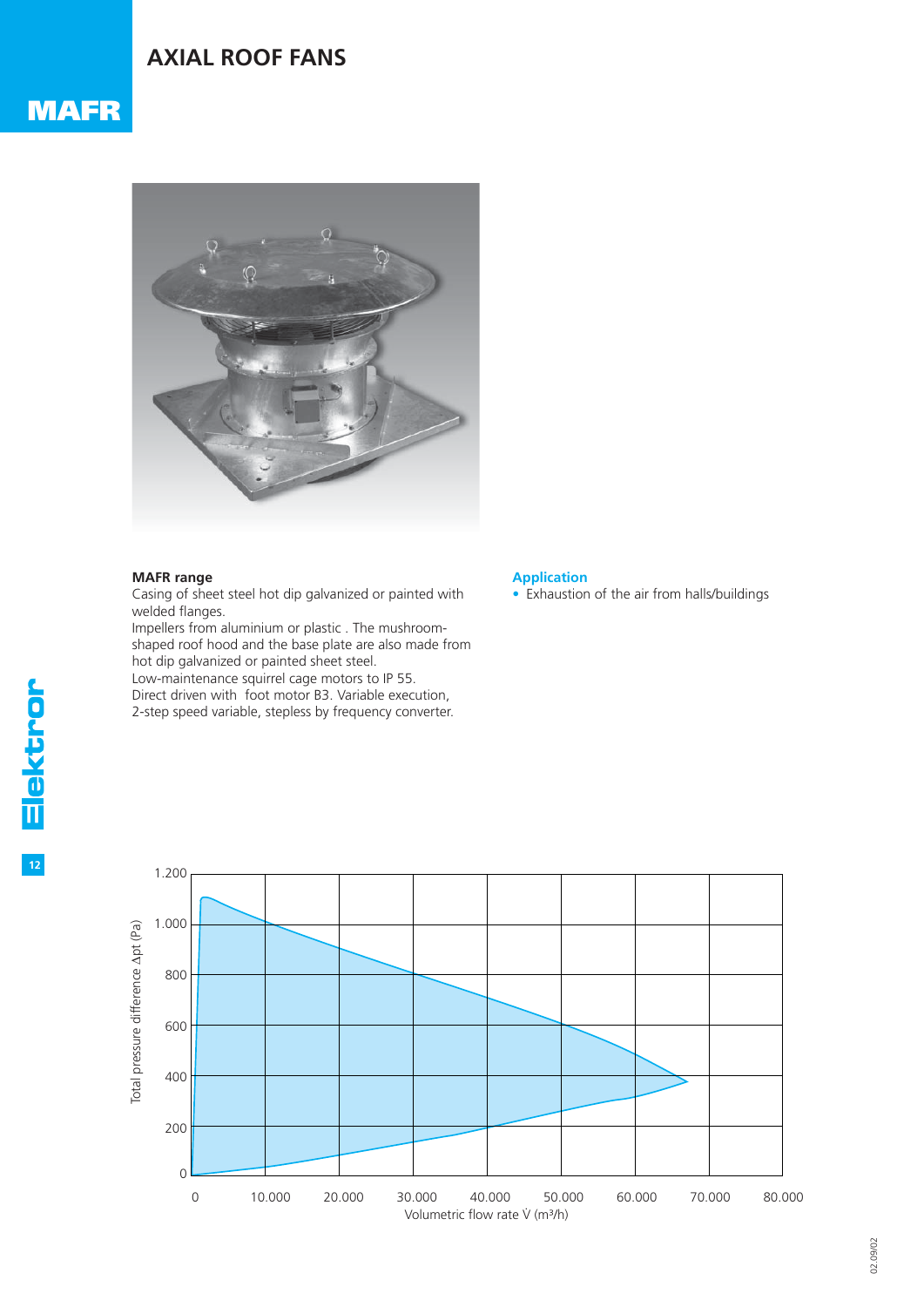### **AXIAL GARAGE FANS**

## **MAFG**



#### **Applications**

- Ventilation of garages
- Ventilation of rooms/buildings
- Exhaustion of gases and vapors

### **MAFG range**

Two fans connected in series with a flow straightener. Casing of sheet steel hot dip galvanized or painted with welded flanges.

Impellers made from aluminium or plastic. Low-maintenance squirrel cage motors to IP 55. Direct driven with contentional foot motor B3.

Variable execution, 2-step speed variable, stepless by frequency converter. A variety of accessories like, connectors, feet, dampers etc.

Special fans for specific applications, e. g. for higher media flow and ambient temperatures, with improved corrosion protection, with sealed housing parts, for special voltage and frequency.

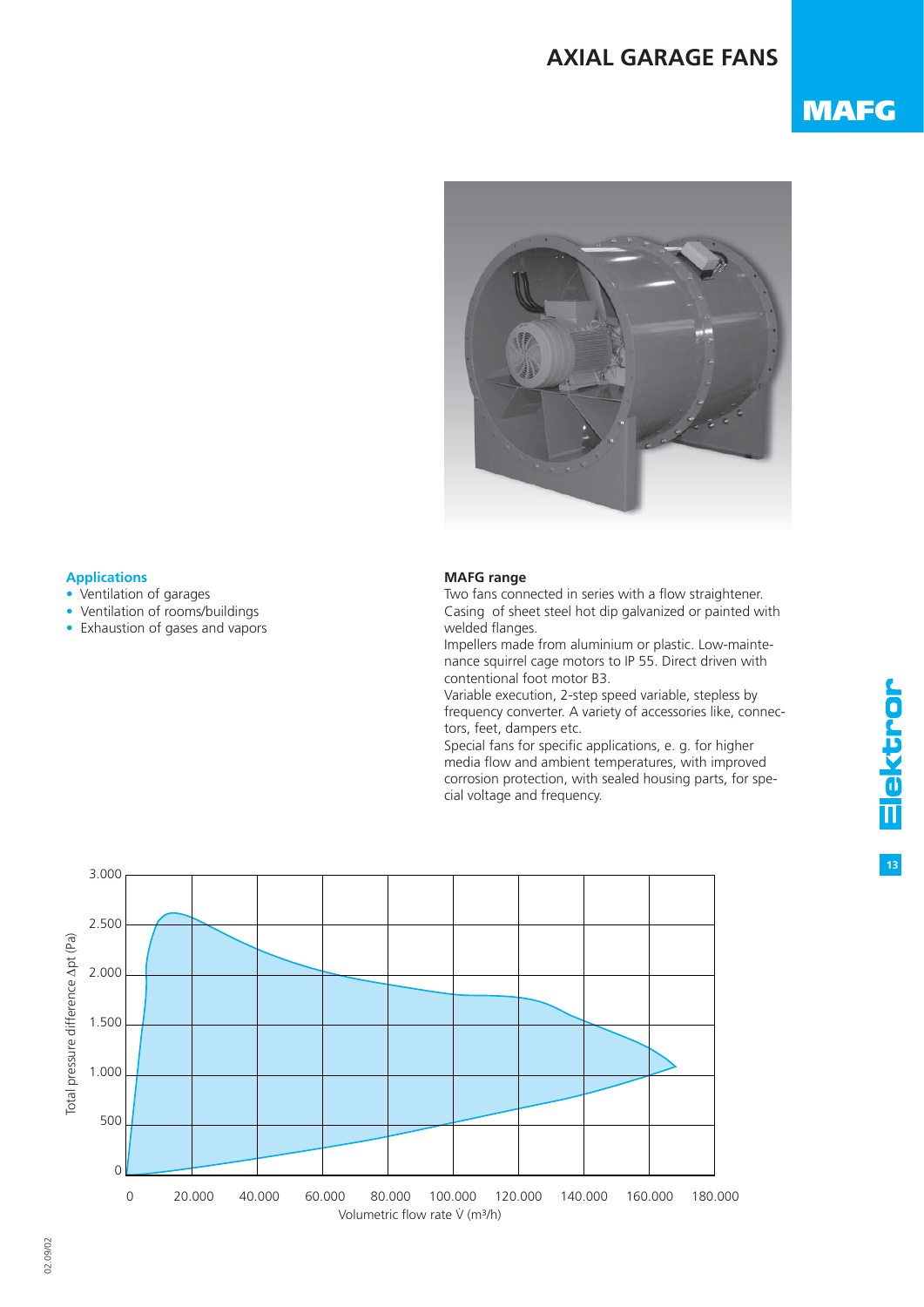### **AXIAL WALL FANS**

### **MAFW**



### **MAFW range**

Wall plate made from plastic with screwed in motor suspension in wire guard.

Protected against accidental contact by wire guard on the motor side according to DIN EN294.

Impeller from aluminium or plastic infinitely adjustable when at rest.

Low-maintenance squirrel cage motors to IP 55. Direct driven with flange motor B5.

### **Application**

• Cooling of damp register

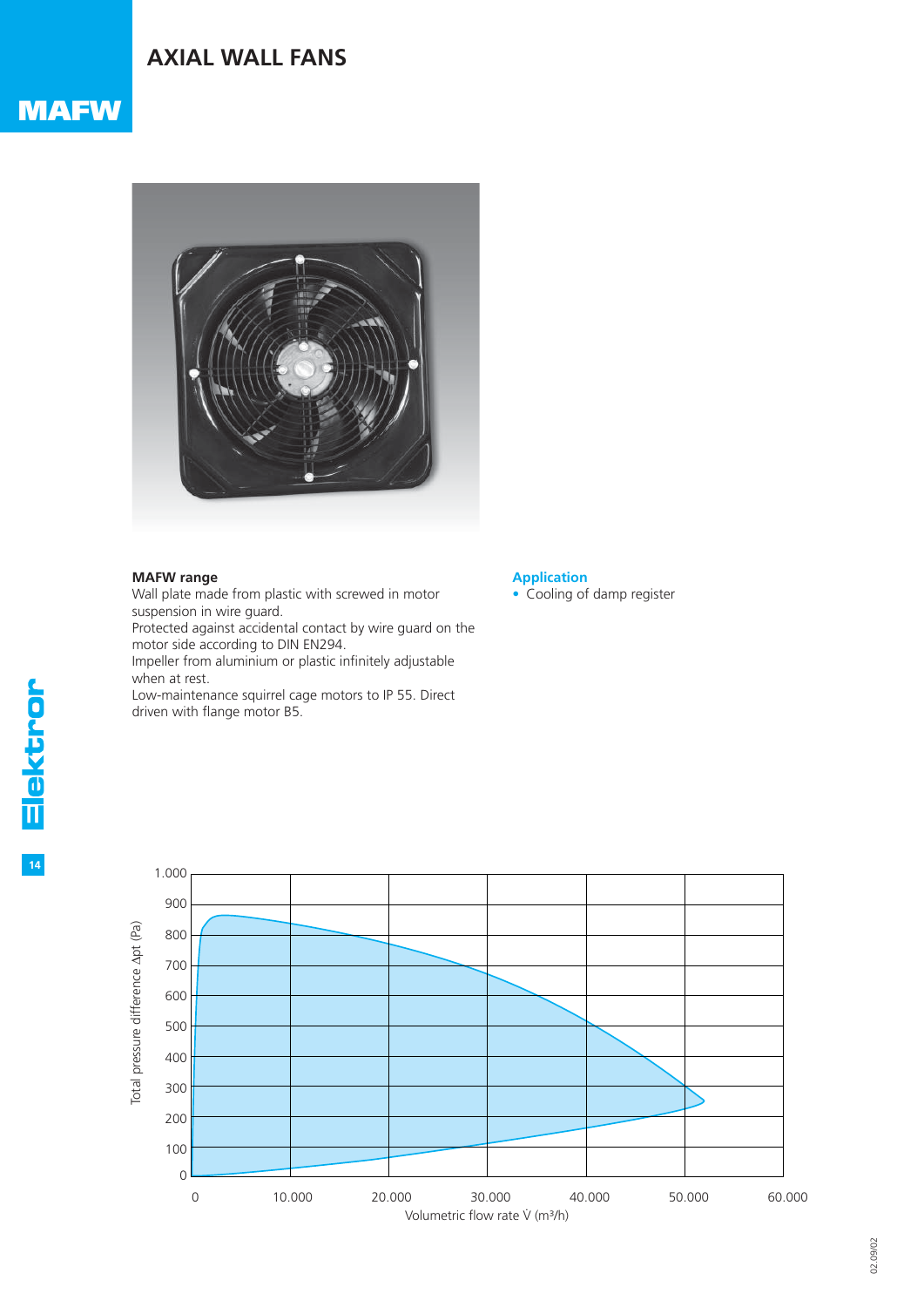**Elektror** 

**FOR YOUR NOTES**